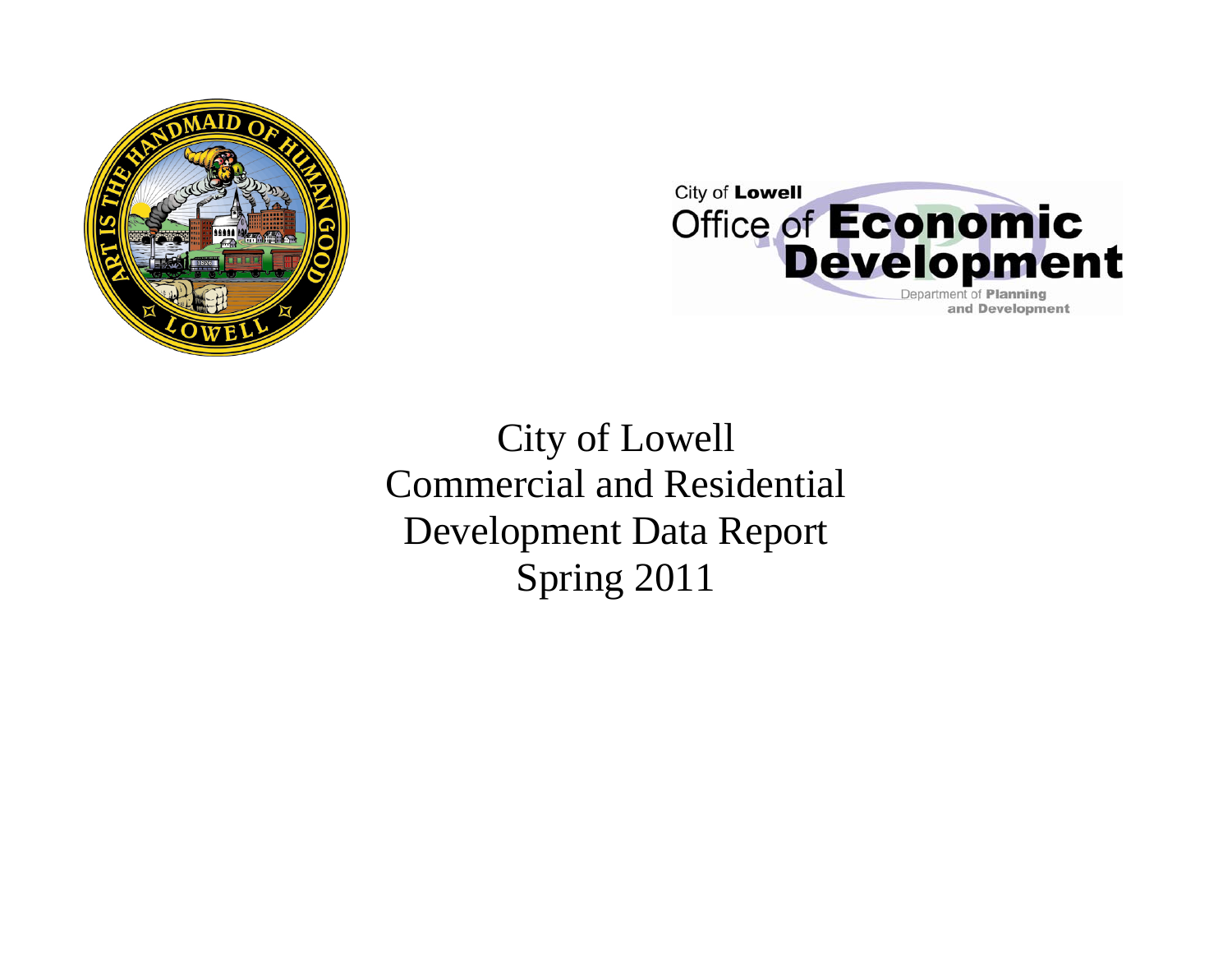



## **City of Lowell Department of Planning and Development Development Data**

The Commercial and Residential Development Data Report keeps an update of commercial and residential being developed in the City of Lowell. This data is reported on a quarterly basis and is distributed to various city departments (or within the Department of Planning & Development) City department and the general public. This information tracks development progress from permitting and construction to completion. Criteria for the data report are:

- Commercial projects totaling over 10,000 square feet.
- Residential projects of four or more units that are new construction or rehab/renovation projects.

Projects meeting the criteria will be categorized by status, which include:

- Board Project Review/Approval = development under review or approval by Planning Board, Historic Board or Zoning Boards of Appeal
- Permitting = building permit under review by Building Department
- $\bullet$ Under Construction = development received Building Permit
- •Complete = project received Certificate of Occupancy (CO) or Temporary CO.

Any questions or comments about the Development Data Report to: Theresa Park Director of Economic Development City of Lowell Department of Planning and Development JFK Civic Center 50 Arcand Drive, Lowell MA, 01852 Phone: 978-446-7200 Fax: 978-446-7014 Email: Tpark@lowellma.gov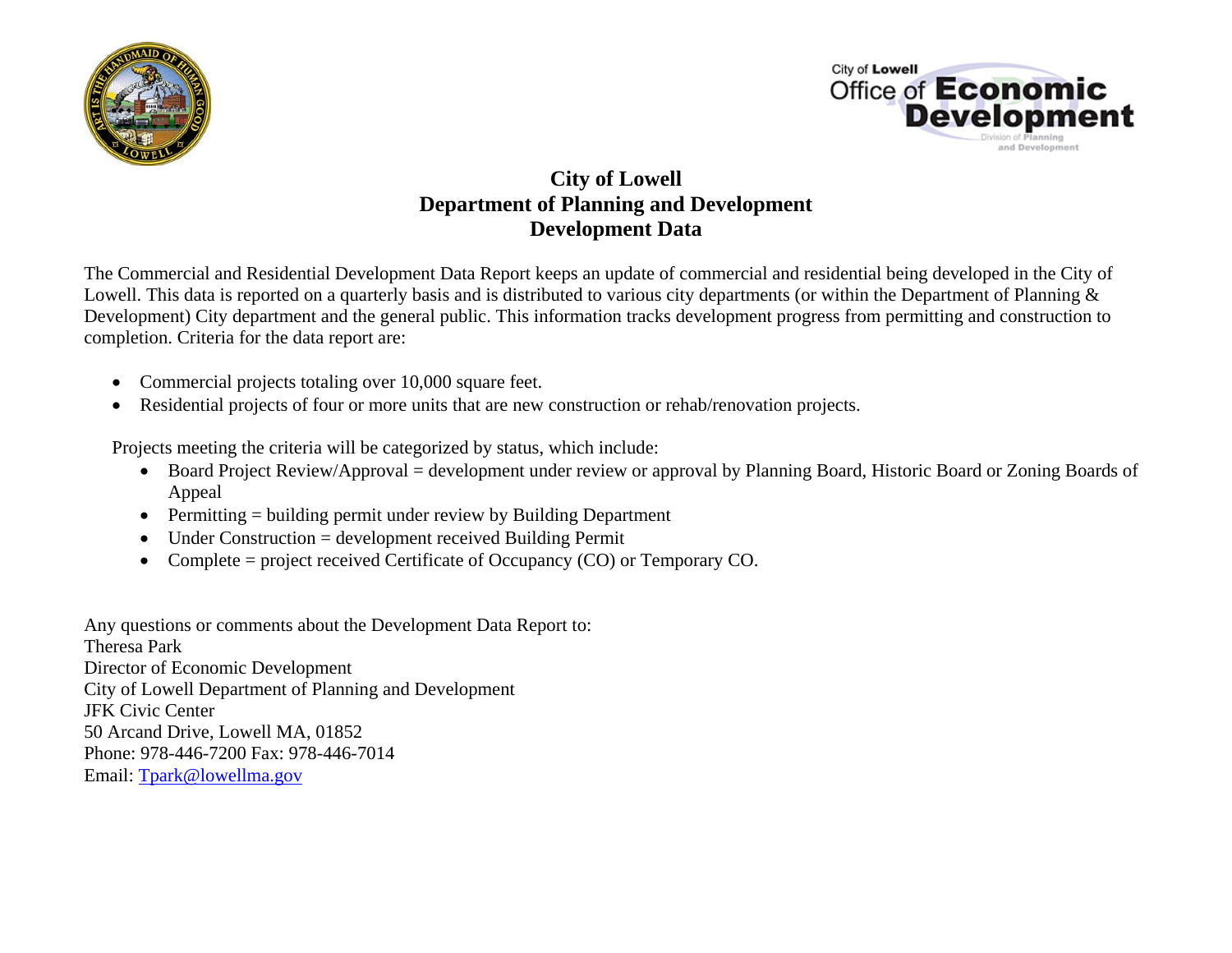## **City of Lowell Development Data Report**

## **Commercial Projects**

## **Status: Board Review/Approval/Permitting**

| <b>Project Address</b>               | <b>Developer</b><br><b>Name</b>                | <b>Date</b><br>Approved | <b>Project Use</b> | <b>Parcel Size</b> | <b>Gross Floor</b><br>Area | Number of<br><b>Units</b> | <b>Unit Sizes</b><br>(SqFt) | <b>Investment</b> | Add'l Info                                                                                                                                               |
|--------------------------------------|------------------------------------------------|-------------------------|--------------------|--------------------|----------------------------|---------------------------|-----------------------------|-------------------|----------------------------------------------------------------------------------------------------------------------------------------------------------|
| 392 Chelmsford<br>St/Burger King     | North<br>Kendall<br>Properties                 | Jan. 2008               | Restaurant         | 24,750             | 2,223                      | N/A                       | N/A                         |                   | Project on hold.                                                                                                                                         |
| 868 Middlesex St                     | Mejia<br>Management<br>Group                   | March<br>2008           | Mixed Use          | 22,552             | 2,500                      | N/A                       | N/A                         |                   |                                                                                                                                                          |
| 225 Middlesex<br>Street              | Appleton<br>Mills No. 5<br><b>Realty Trust</b> | August<br>2009          | Mixed Use          | 59,000             | 150,361                    | 75                        | N/A                         |                   |                                                                                                                                                          |
| Middlesex/Edwards<br>St. (Walgreens) | Coffman<br><b>Realty Group</b>                 |                         | Retail             | 68,067             | 14,820                     |                           | N/A                         |                   | Will include 30<br>parking spaces, and<br>a drive-thru                                                                                                   |
| 600 Rogers Street<br>(Taco Bell)     | <b>MHF</b> Design<br>Consultants               |                         | Retail             | 20,076             | 2,600                      |                           | N/A                         |                   | Proposed 19<br>parking spaces and<br>drive-thru                                                                                                          |
| 1088-1100 Gorham<br><b>Street</b>    | Test n' Build                                  |                         | Mixed-Use          | 62,120             | 42,000                     | N/A                       | N/A                         |                   | Proposed partial<br>demolition of<br>existing building.<br>Renovations<br>include new retail<br>space, new<br>wholesale/industrial<br>space and parking. |

#### **Status: Under Construction**

| Project<br><b>Address</b>         | <b>Developer</b><br><b>Name</b> | Date<br>Approved | <b>Project Use</b>       | <b>Parcel Size</b> | <b>Gross Floor</b><br>Area | Number of<br><b>Units</b> | <b>Unit Sizes</b><br>(SqFt) | Investment<br>(Estimated) | Add'l Info                              |
|-----------------------------------|---------------------------------|------------------|--------------------------|--------------------|----------------------------|---------------------------|-----------------------------|---------------------------|-----------------------------------------|
| 1235 Bridge<br><b>St</b>          | Valley<br>Properties, Inc.      | Aug. 2008        | Retail/Mark<br>et Basket | 387,708            | 110.500                    | N/A                       | N/A                         |                           | Walgreens is<br>completed at this site. |
| Hamilton<br><b>Canal District</b> | Trinity<br>Financial            | March 2009       | Mixed Use                | 589,960            | $\sim$ 2.2 million         | 725                       | N/A                         |                           | Phase I under<br>construction           |
| 295 Varnum<br>Avenue<br>(LGH)     | Gilbane<br>Building Co.         | April 2010       | Mixed Use                | 2,784,123          | 170,000                    | N/A                       | N/A                         | \$95 million              |                                         |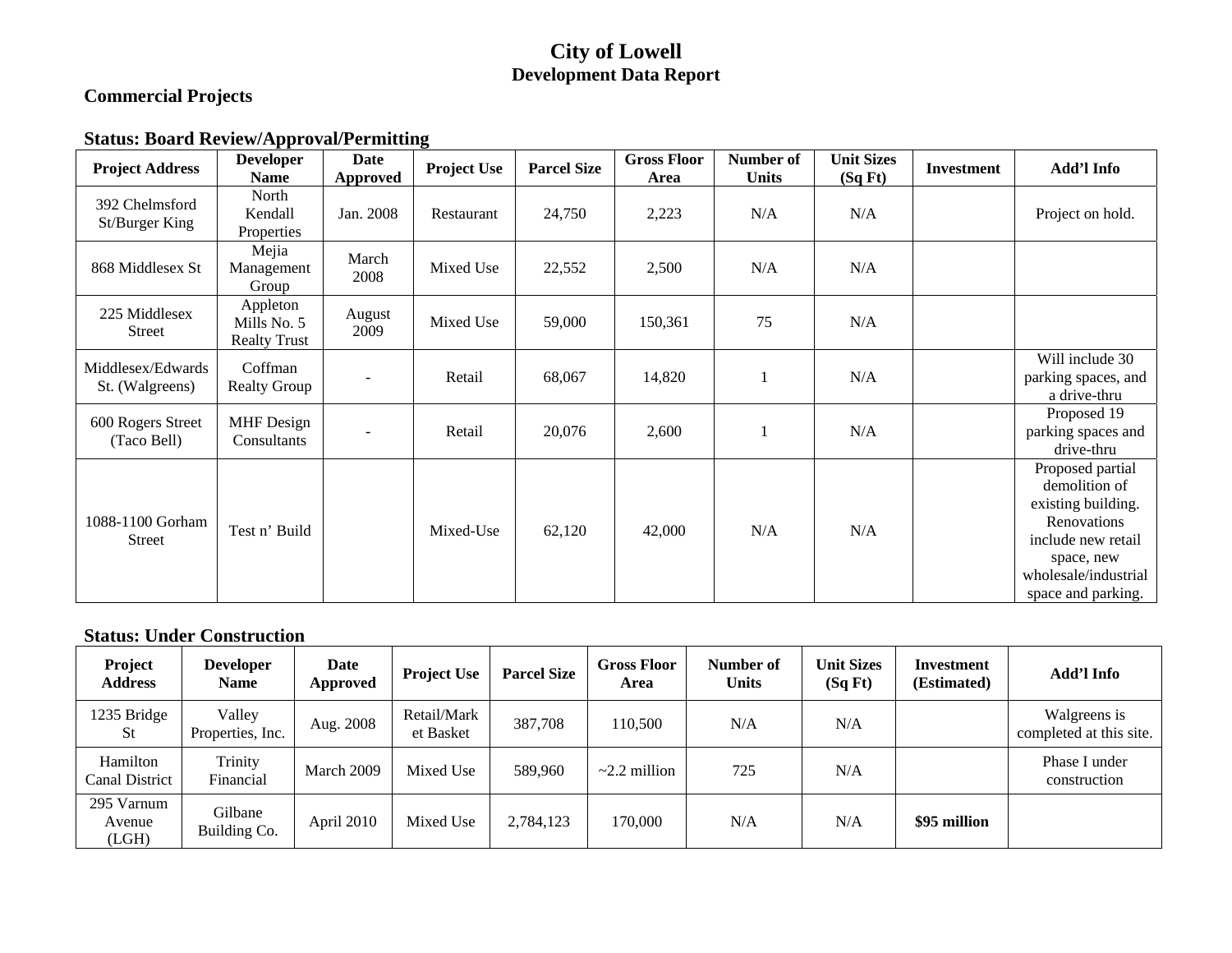| University<br>Ave (UMass<br>Lowell<br>Emerging<br>Tech and<br>Innovation<br>Center) | University of<br>Massachusetts<br>- Lowell | $\overline{\phantom{a}}$ | R & D     | ~174.240 | 82,000 | N/A | N/A | \$70 million | When completed will<br>be a LEEDS silver<br>building. To be<br>completed July 2012 |
|-------------------------------------------------------------------------------------|--------------------------------------------|--------------------------|-----------|----------|--------|-----|-----|--------------|------------------------------------------------------------------------------------|
| Broadway<br>and Wilder<br>(UMass<br>Lowell Health<br>and Social<br>Sciences)        | University of<br>Massachusetts<br>Lowell   | $\sim$                   | Mixed Use |          | 69,000 | N/A | N/A | \$40 million | Expected completion<br>Spring $2013c$                                              |
| 1782<br>Middlesex<br>Street                                                         | Basil & Joanne<br>Karanastasis             | September<br>2009        | Mixed Use | 30,500   | 7,401  | N/A | N/A |              |                                                                                    |

## **Total Gross Floor Area: 2,638,901**

## **Residential Projects**

# **Status: Board Review/ Approval/ Permitting**

| <b>Project Address</b> | <b>Developer Name</b>                   | Date Approved | <b>Parcel Size</b> | <b>Gross Floor</b><br>Area | Number of<br><b>Units</b> | <b>Unit Sizes</b><br>(SqFt) | <b>Investment</b> | Add'l Info                                                                                     |
|------------------------|-----------------------------------------|---------------|--------------------|----------------------------|---------------------------|-----------------------------|-------------------|------------------------------------------------------------------------------------------------|
| 200-206 Rogers<br>St.  | <b>Rogers Street</b><br>Association LLC | Jan. 2008     | 39,006             | 8,494                      | 12                        | N/A                         |                   |                                                                                                |
| 106 Marginal St.       | Brasi Development                       | May 2011      | 180.753            | 171,092                    | 156                       | N/A                         |                   | Recently<br>changed from<br>multi-unit<br>residential to<br>private dorm<br>operated by<br>UML |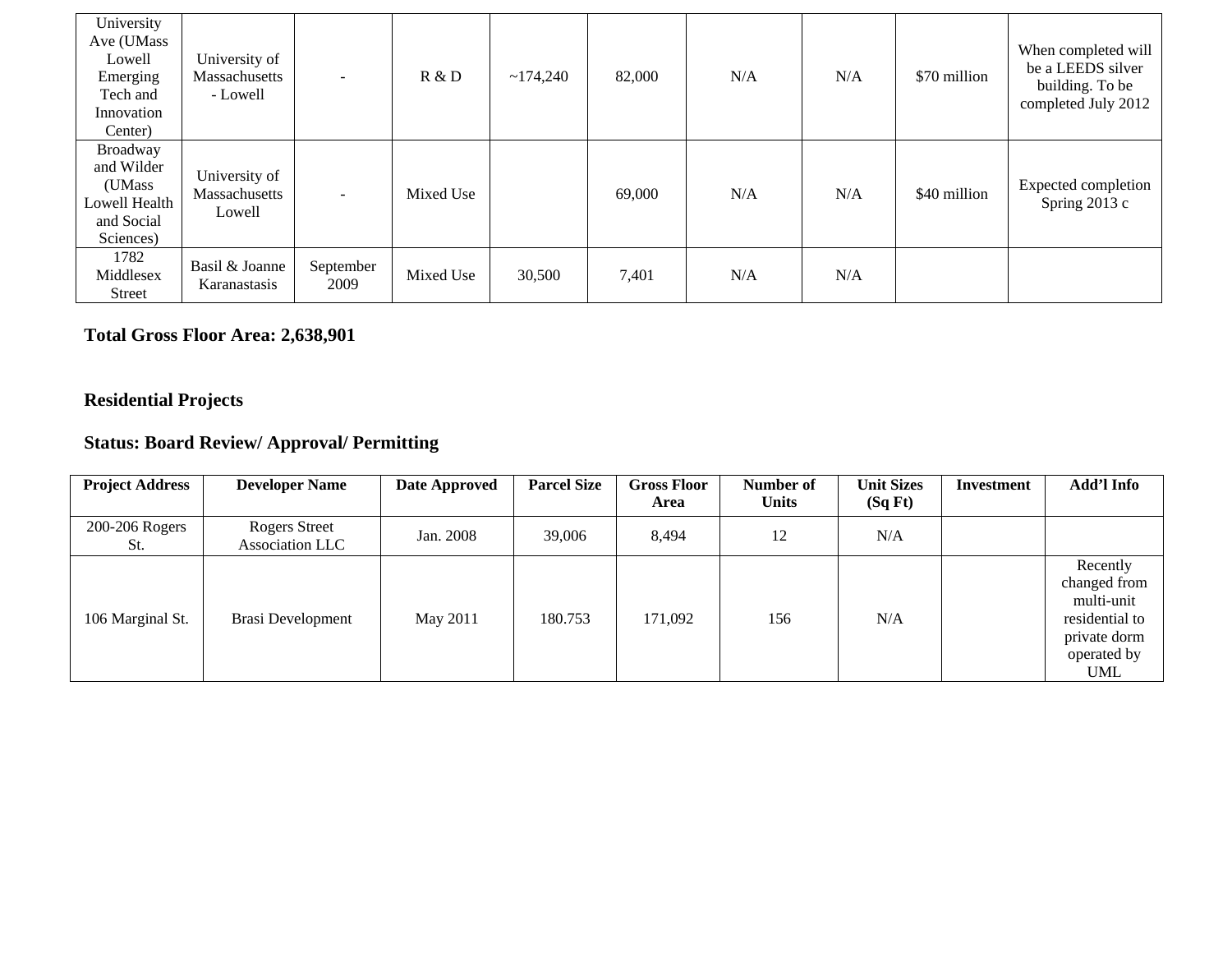#### **Status: Under Construction**

| <b>Project Address</b>                                 | <b>Developer Name</b>          | Date Approved | <b>Parcel Size</b> | <b>Gross Floor</b><br>Area | Number of<br><b>Units</b> | <b>Unit Sizes</b><br>(SqFt) | <b>Investment</b> | Add'l Info                                                      |
|--------------------------------------------------------|--------------------------------|---------------|--------------------|----------------------------|---------------------------|-----------------------------|-------------------|-----------------------------------------------------------------|
| 76-80 Rogers<br>St/Condominiums at<br>Concord Crossing | Rogers & Perry LLC             | Jan. 2008     | 94,612             | 94,605                     | 35                        | 2,703                       | \$348,000         | $1st$ Phase<br>completed; $2nd$<br>Phase under-<br>construction |
| Rivers Edge Rd                                         | Single Family/Duplex           | Jan. 2004     | 1,490,0000         | N/A                        | 181                       | 1,300                       | \$20 million      | 108 units have<br>been completed                                |
| 478-486 Moody St.                                      | Coalition for a Better<br>Acre | August 2009   | 17,330             | 29,000                     | 23                        | N/A                         |                   |                                                                 |

 **Total Number of Housing Units: 239** 

# **Development Data Completed Projects**

#### **Commercial Projects Completed in 2011**

| <b>Project Address</b>                   | <b>Gross Floor Area</b> |
|------------------------------------------|-------------------------|
| 101 Lakeview Avenue (Chinese Restaurant) | 11,090                  |
| 1141 Bridge Street (Retail Plaza)        | 5,400                   |
| 62 Lewis Street (Parking lot)            |                         |

**Total Floor Area: 16,490**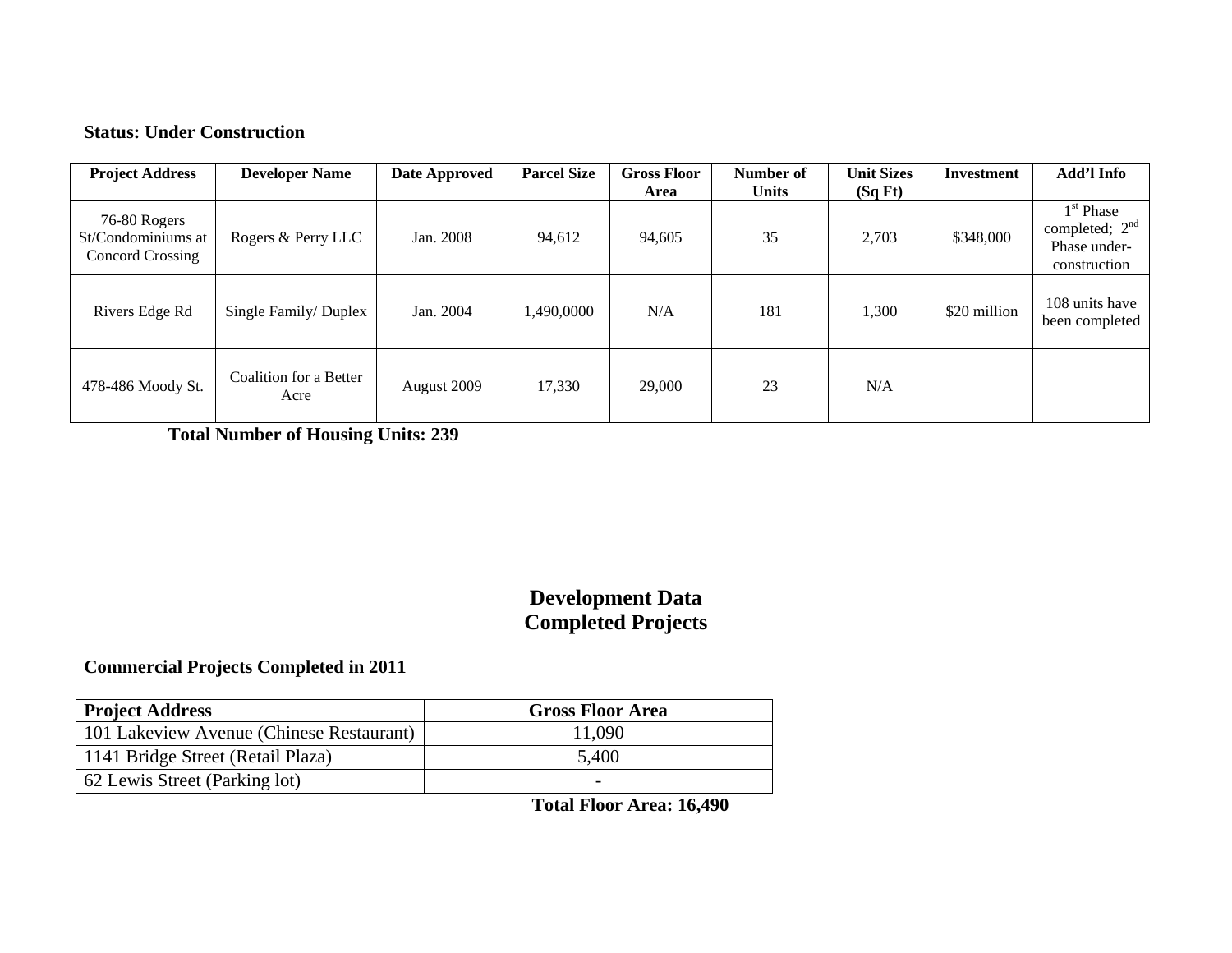### **Commercial Projects Completed in 2010**

| <b>Project Address</b>                  | <b>Gross Floor Area</b> |
|-----------------------------------------|-------------------------|
| 790 Chelmsford Street (Lowe's)          | 153,000                 |
| 40 Perkins Place (Parking Garage)       | -                       |
| 102 Middlesex Street (Byrne's Building) | 7,693                   |

 **Total Floor Area: 160,693sf** 

### **Commercial Projects Completed in 2009**

| <b>Project Address</b>                                    | <b>Gross Floor Area</b>    |
|-----------------------------------------------------------|----------------------------|
| 612 Dutton St (Dunkin Donuts)                             | 2,800                      |
| 235 Father Morrisette (Jeanne D'Arc)                      | 53,000                     |
| 229 Stedman Street (PrideStar Ambulance/ Daley Construct) | 17,040                     |
| 119 Plain Street (Target)                                 | 137,000                    |
|                                                           | $\cdots$<br>$\blacksquare$ |

 **Total Floor Area: 209,840sf** 

## **Commercial Projects Completed in 2008**

| <b>Project Address</b>               | <b>Gross Floor Area</b> |
|--------------------------------------|-------------------------|
| 585 Middlesex St (Nobis)             | 18,207                  |
| 25 Wood Street                       | 7,150                   |
| 1519-1527 Middlesex St               | 9,970                   |
| 14 Perry Street                      | 8,289                   |
| 621 Dutton Street                    | 3,600                   |
| 318 Bridge Street (new CVS)          | 11,800                  |
| 92-98 Middle St (Village Smokehouse) | 12,125                  |

**Total Floor Area: 71,141 sf** 

### **Residential Projects Completed in 2011**

| <b>Project Address</b>                     | <b>Total # of Residential</b> |
|--------------------------------------------|-------------------------------|
|                                            | <b>Units</b>                  |
| 219 Jackson Street (Appleton Mills)        | 135                           |
| 760 Merrimack St./St. Joseph's High school |                               |

**Total Number of Units: 157**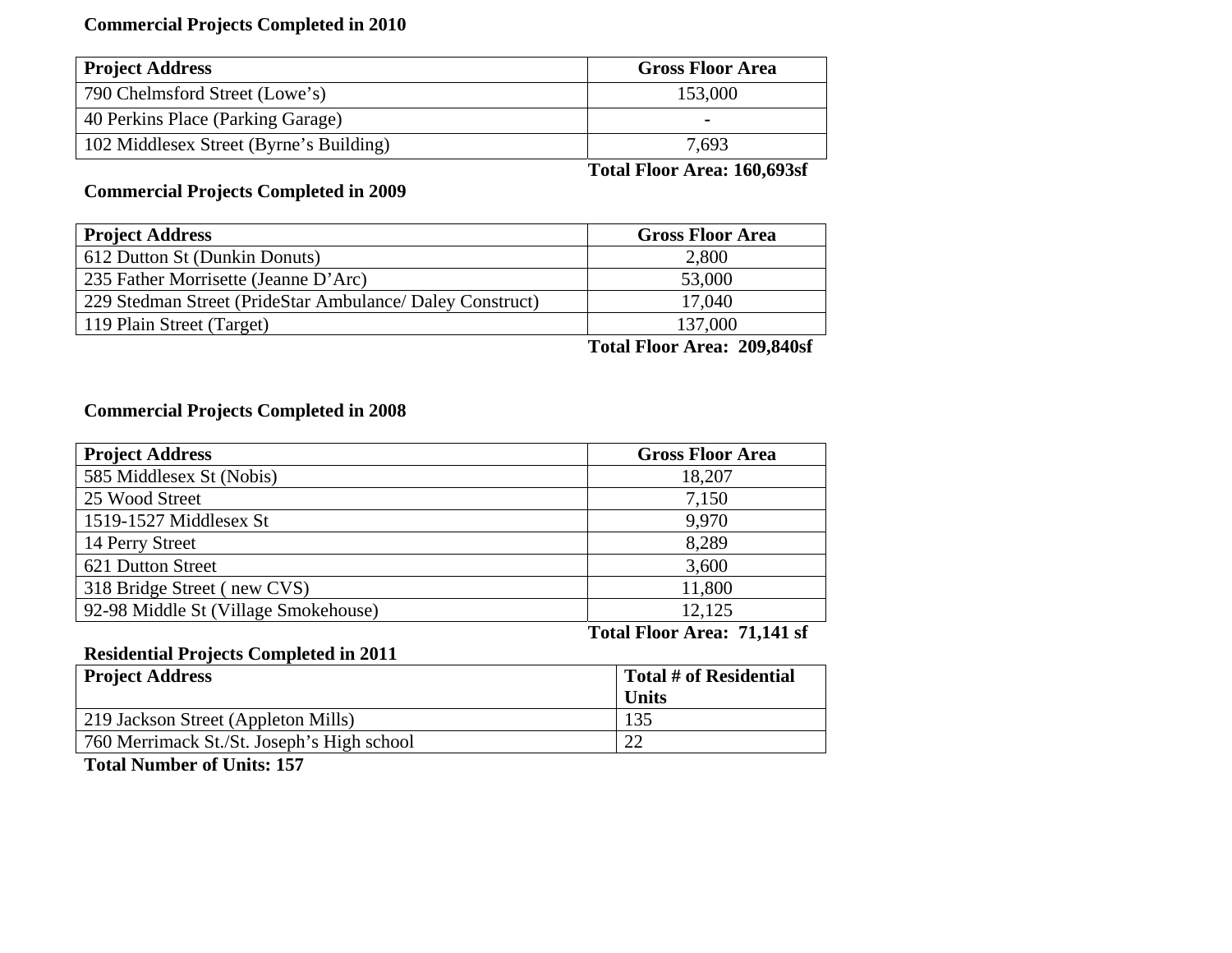### **Residential Projects Completed in 2010**

| <b>Project Address</b>                     | Total # of Residential Units |
|--------------------------------------------|------------------------------|
| 104 West Meadow Road/Rita Street Extension |                              |

**Total Number of Units: 5** 

### **Residential Projects Completed in 2009**

| <b>Project Address</b> | Total # Of Residential Units |
|------------------------|------------------------------|
| 40 Perkins             |                              |

**Total Number of Units: 183** 

## **Residential Projects Completed in 2008**

| <b>Project Address</b>                | Total # Of Residential Units |
|---------------------------------------|------------------------------|
| 1975 Middlesex St (Multiview Estates) |                              |
| Rivers Edge Rd (Phase I)              | 62                           |

**Total Number of Units: 97** 

## **See below for map.**